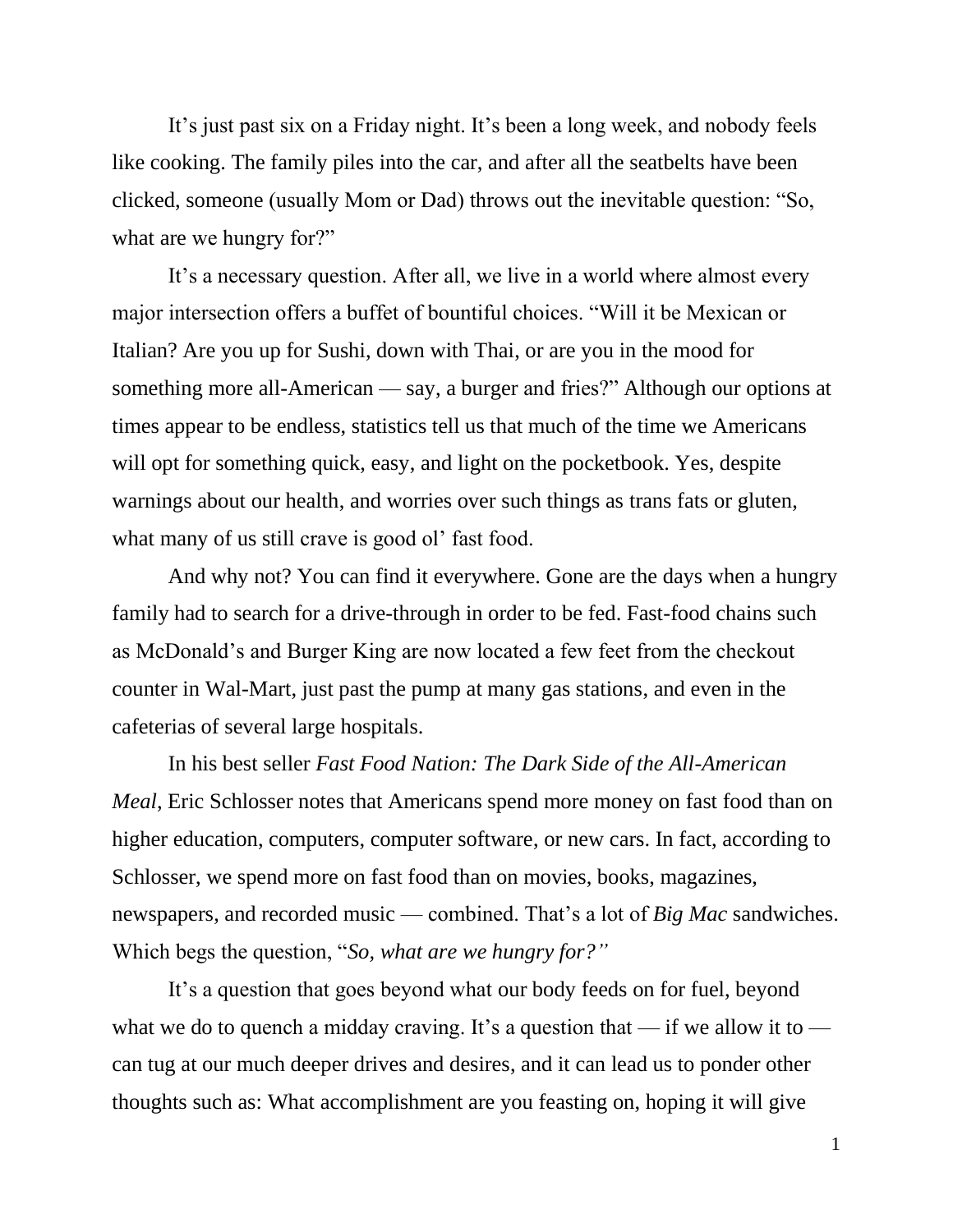you that long-sought-after sense of fulfillment? What activity do you devour, holding out for the day that it finally makes you feel whole? What ideology are you buying into in bulk, praying that it will provide an answer to all of the mysteries of life? And although this reflective process could go on and on, let's try to narrow things down a bit.

*What are we hungry for?* It's an important question for us to try to answer, as we seek to discover the differences between the "foods" in life that often fail us, and the food from God, who promises never to leave us hungry. And it's a muchneeded question because, in case you haven't noticed, we're living in a world that's craving something new to feast on, and something more fulfilling than the ordinary fare…..Some people believe that money, fame, or power will satisfy their needs or desires. Others look to the latest technology to tide them over. After all, life has to be better when we're able to watch *Dancing with the Stars* in 4k high definition, right?

Jesus, as you can probably imagine, was well acquainted with hungry people. In fact, the gospel of John paints a picture of Jesus who, at the height of his earthly ministry, had reached a sort of "rock-star" status in much of Palestine. His miracles amazed the masses, and his sermons could silence a crowd. The buzz about Jesus was that "this guy had the touch." "This guy was the real deal," they said. And so the people followed.

In our story this morning, Jesus and the disciples attempt to hang out on a hilltop, only to find a large crowd gathering, excited about the miracles they've seen. This was no small pack of fans. From all indications, it was a stadium full of people, lines of folks as far as the eye could see, making their way to Jesus. Thousands upon thousands were hungry for whatever it was that this rock-star rabbi would do next.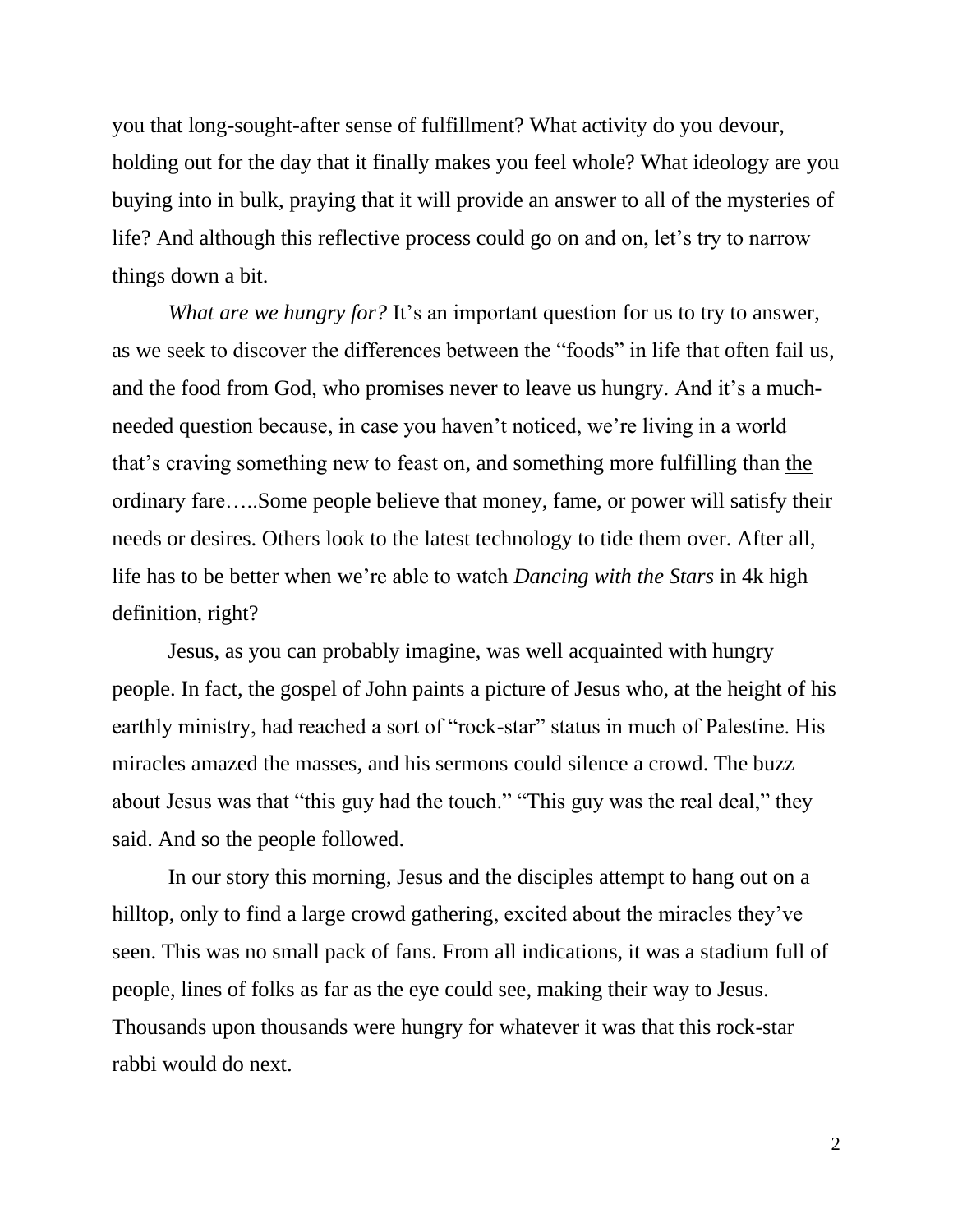Sensing both a logistical nightmare, and the opportunity to send an unmistakable message, Jesus engaged in what would be his most magnificent miracle yet. Taking five loaves of bread and two fish, Jesus said to the disciples, "Make the people sit down." He grabbed the measly meal, gave thanks and then offered it to the masses. And to the surprise of all but the Savior himself, it lasted*.* That simple and insignificant little meal more than satisfied the hunger of thousands upon thousands of Jesus' biggest fans.

Of course, when studying this story, it's tempting to use it as an excuse to paint a very attractive, but dangerously inaccurate picture of Jesus. The temptation is to see Jesus — who can walk on water, heal the sick, raise the dead, and apparently calm not only the seas but also our *stomachs* — the same way that crowd did. The temptation is to see a Savior who's here to simply meet our needs and make our temporal troubles melt away.

One can easily begin to see Jesus as a short-order Savior, here to quench all our earthly cravings. In fact, John tells us the people were so moved by the miracle that they wanted to throw a crown on Jesus and anoint him as their earthly king right there, on the spot! Perhaps they were thinking, "Hey, with this guy in power, life will be one nonstop buffet of blessings!"

And if we're honest with ourselves, we'll admit that many of us first approach Jesus with precisely the same attitude. Our lives are filled with cravings for things such as financial security, physical well-being, and peaceful relationships. We enlist the help of folks such as Dr. Phil or Dr. Oz, we try the secrets to satisfaction touted on magazine covers, and we devour the latest selfhelp books, hoping they will provide the healing we hunger for.

Even the way many of us shop for actual food offers a striking metaphor of our search for satisfaction. Warehouse stores such as Sam's Club and Costco allow shoppers to load up on life's necessities at bargain prices and in bulk, working on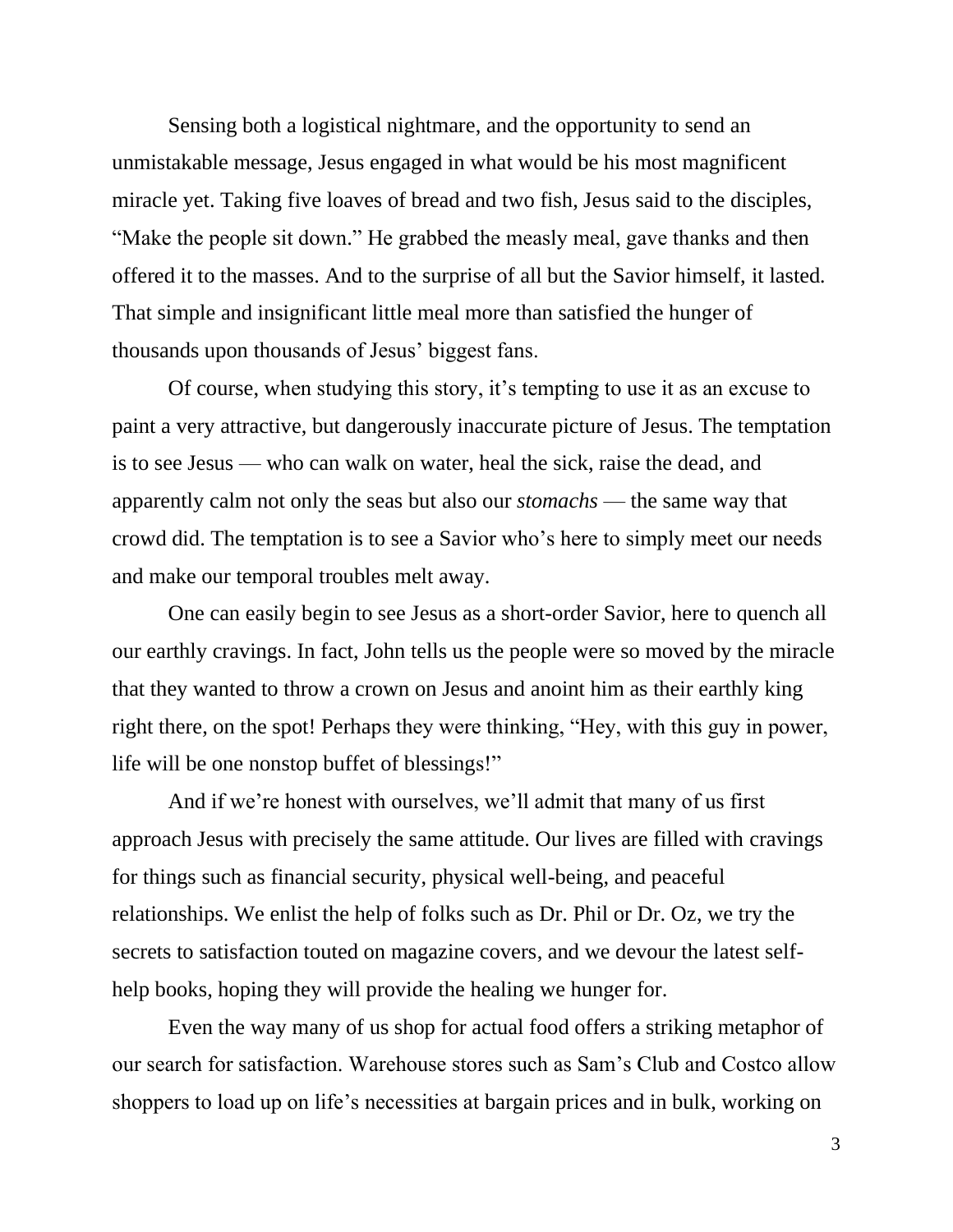the idea that life is better when you can buy more. And those stores offer deals on everything imaginable. If you log onto Costco online you'll discover that they even sell coffins— yes, coffins— to bargain-hungry customers. As a side note, this alone begs the question: What do you do with a casket once you buy it, presuming you won't need it for a while, and can you buy only one?

Similarly, many of us shop for fulfillment like we shop for our groceries. We walk through life loading our massive carts full of stuff that we hope will cure our cravings for the picture-perfect family, a nice retirement, and a long, healthy life. And at some point, after hearing rumors of His power and talk of His miracles, we make our way to Jesus. Just like everything else, we throw him into our carts, too, attempting — just like the hungry crowds of John's gospel — to anoint Jesus as the ultimate means to all our shallow, earthly ends. In the process, even Jesus becomes just another ingredient in a game we play, where the goal is simply to get what we want. It's a journey that, in the end, proves unfulfilling.

Bono, a member of the rock band U2, and a professed Christian, sums up our search for a temporal deliverance in these hit lyrics: *"I have climbed the highest mountains, I have run through the fields … I have run, I have crawled, I have scaled these city walls. … But I still haven't found what I'm looking for."*  Thankfully, in today's story we learn that Jesus is what we are truly looking for. He came to be the food that we truly need.

John tells us that Jesus sensed the crowd's desire to throw him into their cart and anoint him as their miracle-working king. This forced him to retreat until the mob made its way home. What Jesus knew was that while the people marveled at his miracles, they misunderstood the message he was trying to teach them*.* Jesus didn't come to help people get what they want. No, he came to be what we want. He didn't come to be a sort of "short-order savior," to simply crank out whatever it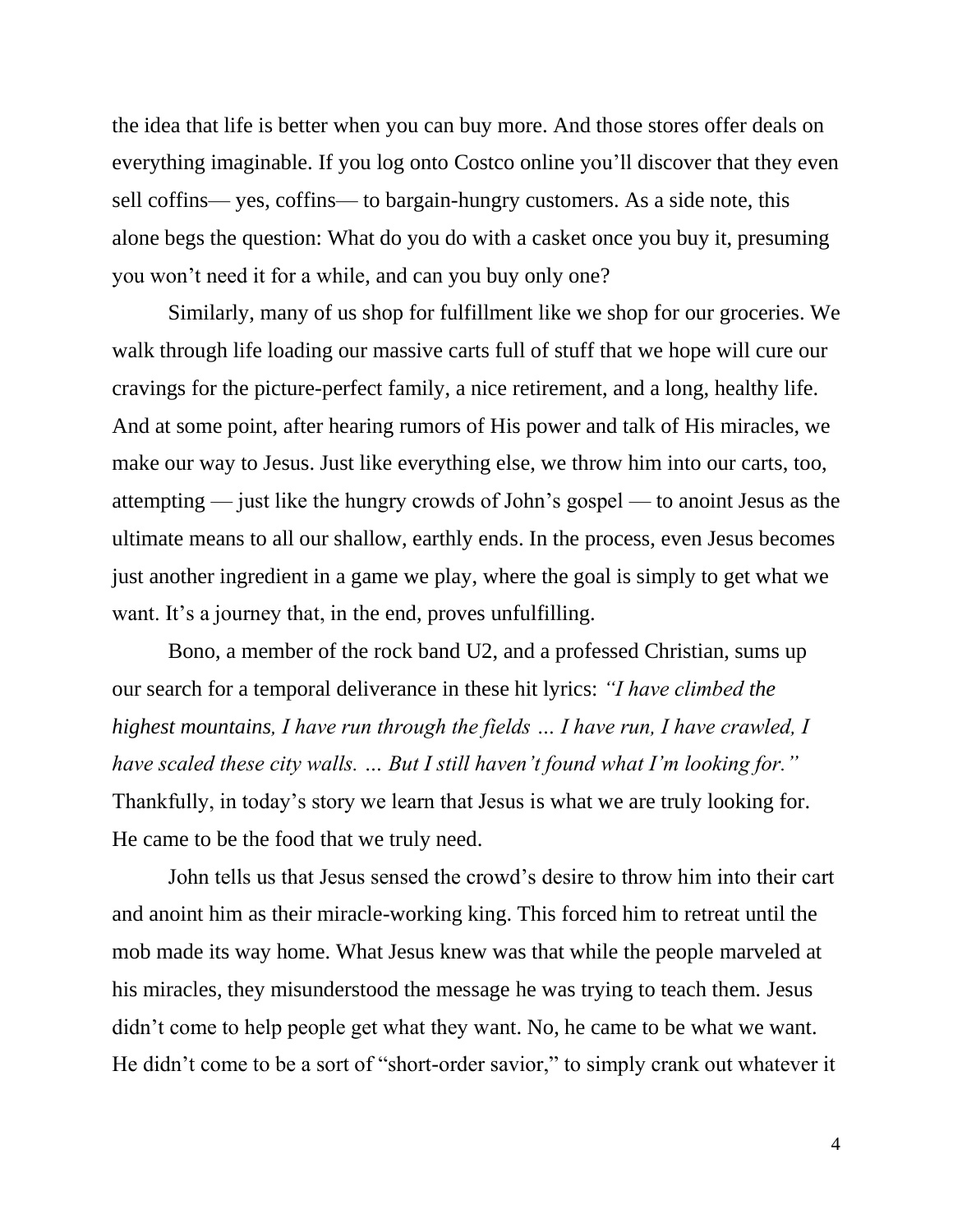is that will satisfy our earthly needs. He came to be the food that we feast on. All of which begs the question once again: *What are we hungry for?*

If you're looking for a Jesus who will fatten your 401(k), guarantee a cure for your cancer, offer you "10 easy steps to a perfect family," land you a great job, or restore each and every one of your relationships, then you've got the wrong Jesus. There are plenty of Jesus' people who can help with such things, and indeed the Scriptures offer plenty of guidance on such things. But Jesus himself has different things to tend to.

Jesus didn't come to perfect our lives; he came to lay down his life and take it back up again, as he himself said. "No one takesit from me, but I lay it down of my own accord. I have power to lay it down, and I have power to take it up again. I have received this command from my Father." In fact, Jesus' death and resurrection, then, are a "meal" that sustains our souls, bringing wholeness, healing and growth. **When we come** *to* **Jesus, and** *for* **Jesus, we** *receive* **Jesus.**

When our souls are fed and filled by the work of Jesus, we may still go through seasons of illness, unemployment, or even a lack of food. But one thing we will never, ever be is — empty. Furthermore, when we fill ourselves with Jesus, we find that many of our other cravings in life, such as a need for purpose and meaning, become satisfied, freeing us to view the issues that affect our day-to-day lives with eyes of contentment and with an eternal perspective.

So, one last time: *What are we hungry for?* It's a great question. It's a question that goes beyond what we do to quench a midday craving. It's a question that — if we allow it — tugs at our much deeper drives and desires. May we feast on the Food that offers us true sustenance for our souls. May we follow Jesus not so that he can meet our needs, but rather knowing that he is all that we need! In the words of the prophet Isaiah : "Why spend money on what is not bread, and your